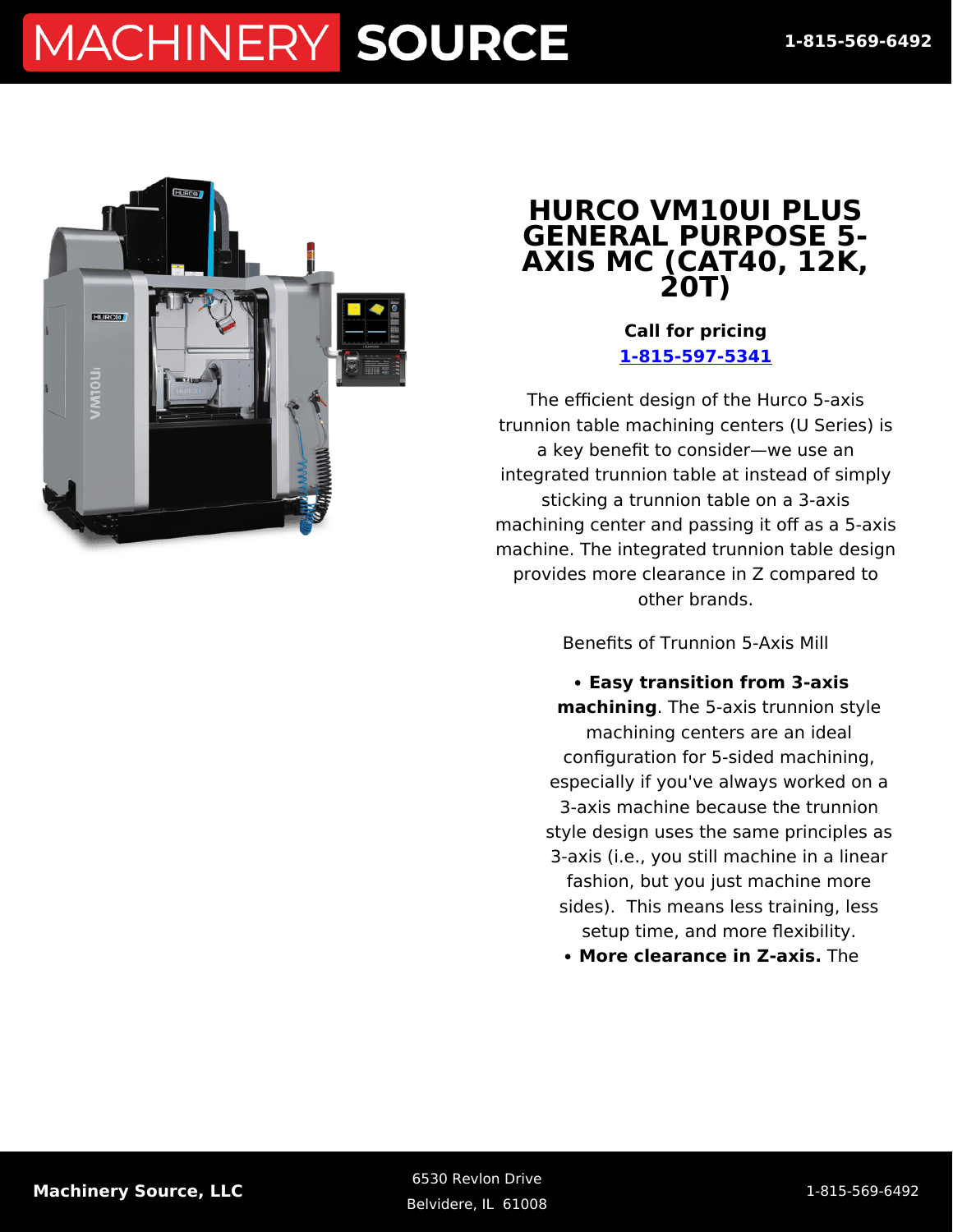integrated design of the trunnion table 5-axis VMC gives you more clearance in Z, especially compared to 3-axis VMCs with a trunnion table added to simulate a 5-axis VMC.

**• Seamless integration.** Seamless integration of pneumatic and/or hydraulic fixtures is another benefit. We purposely designed the U-Series 5-axis VMCs so you can easily feed the cables for these types of fixtures through the shoulder.

**Better undercut + larger work volume + more torque.** Other reasons to choose the trunnion style configuration include better undercut capability because the trunnion rotates +110 degrees compared to the SR's +92 degrees. Compared to the SR, the trunnion style gives you a larger work volume because you don't have to compensate for the space used by the swivel head with tool attached. The U-Series trunnion 5-axis mills also have more torque at low rpm.

> **SKU:** N/A **Categories:** [New Machines](https://machinerysource.com/product-category/machining-centers/)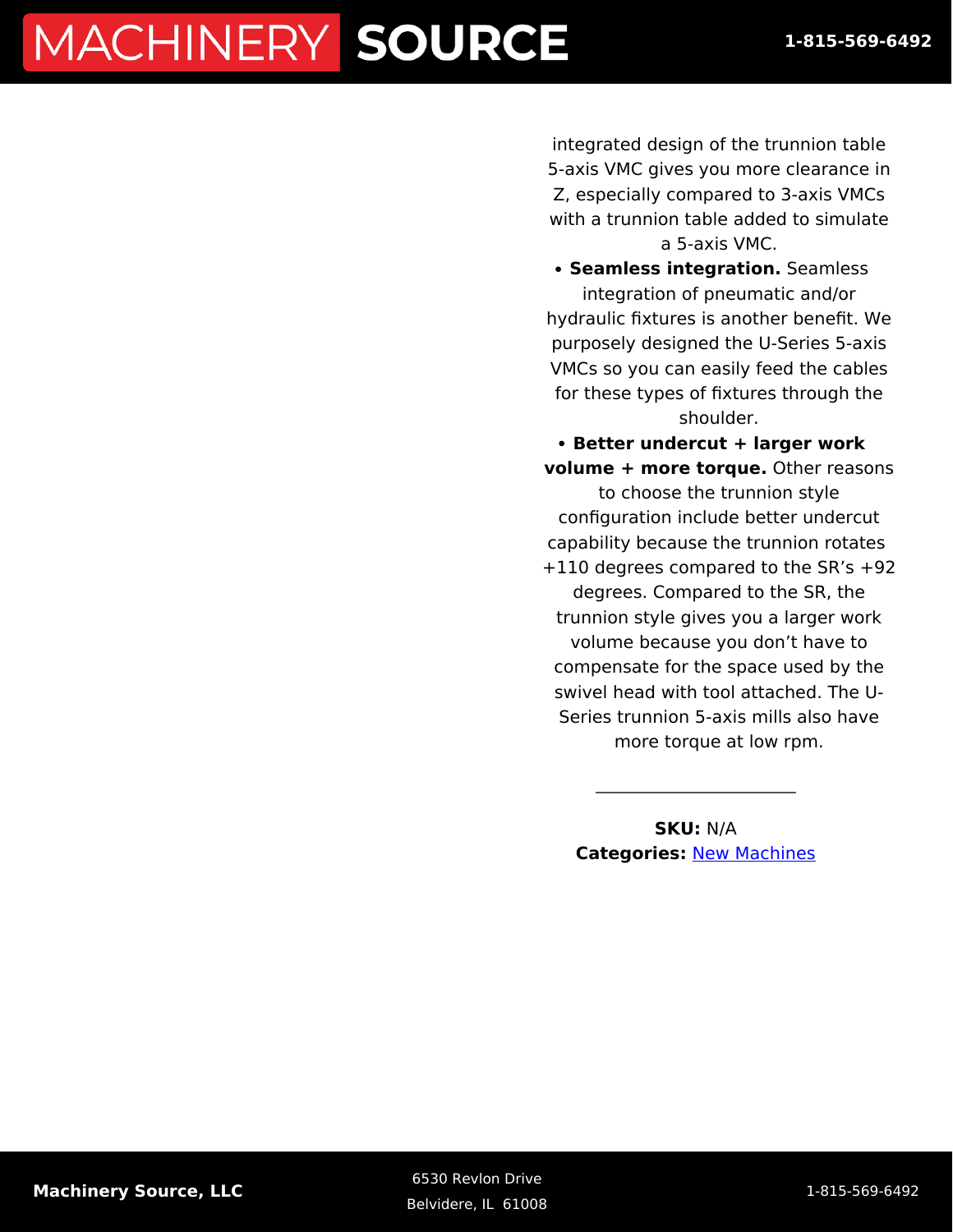### **ADDITIONAL INFORMATION**

| X, Y, Z Travel                                  | 21 x 16 x 19 in                                                               |
|-------------------------------------------------|-------------------------------------------------------------------------------|
| A, C Axis Travel                                | $+30^{\circ}/-110^{\circ}$ , 360°                                             |
| <b>Spindle Nose to Table Min/</b><br><b>Max</b> | 1.4 in / 20.4 in (36 mm / 519 mm)                                             |
| <b>Table Size</b>                               | 7.8 dia                                                                       |
| <b>Max Weight On Table</b>                      | 330 lbs (150 kg)                                                              |
| <b>T-Slot Size</b>                              | $6x.39$ in $(6x10$ mm)                                                        |
| <b>Peak Spindle Motor</b>                       | 12 hp @ 1,500 rpm (8.9 kW @ 1,500 rpm)                                        |
| 12000 rpm                                       | 45 ft-lbs @ 1740 rpm (61 Nm @ 1740 rpm)                                       |
| <b>Number Of Tools</b>                          | 20                                                                            |
| <b>Tool Type</b>                                | CAT, BT, DIN 40                                                               |
| <b>Max Tool Diameter</b>                        | 3.5 in (89 mm)                                                                |
| <b>Max Tool Length</b>                          | 9.8 in (250 mm)                                                               |
| <b>Max Tool Weight</b>                          | 15.4 lb (7 kg)                                                                |
|                                                 | Max Programmable Feedrate 945 inches/minute (24 m/minute)                     |
| <b>Rapid Traverse X, Y, Z Axis</b>              | 945 in/min, 945 in/min, 945 in/min (24 m/minute, 24 m/minute, 24<br>m/minute) |
| <b>Rapid Traverse A, C Axis</b>                 | 25 rpm                                                                        |
| <b>Machine Height</b>                           | 105.2 in (2,669 mm)                                                           |